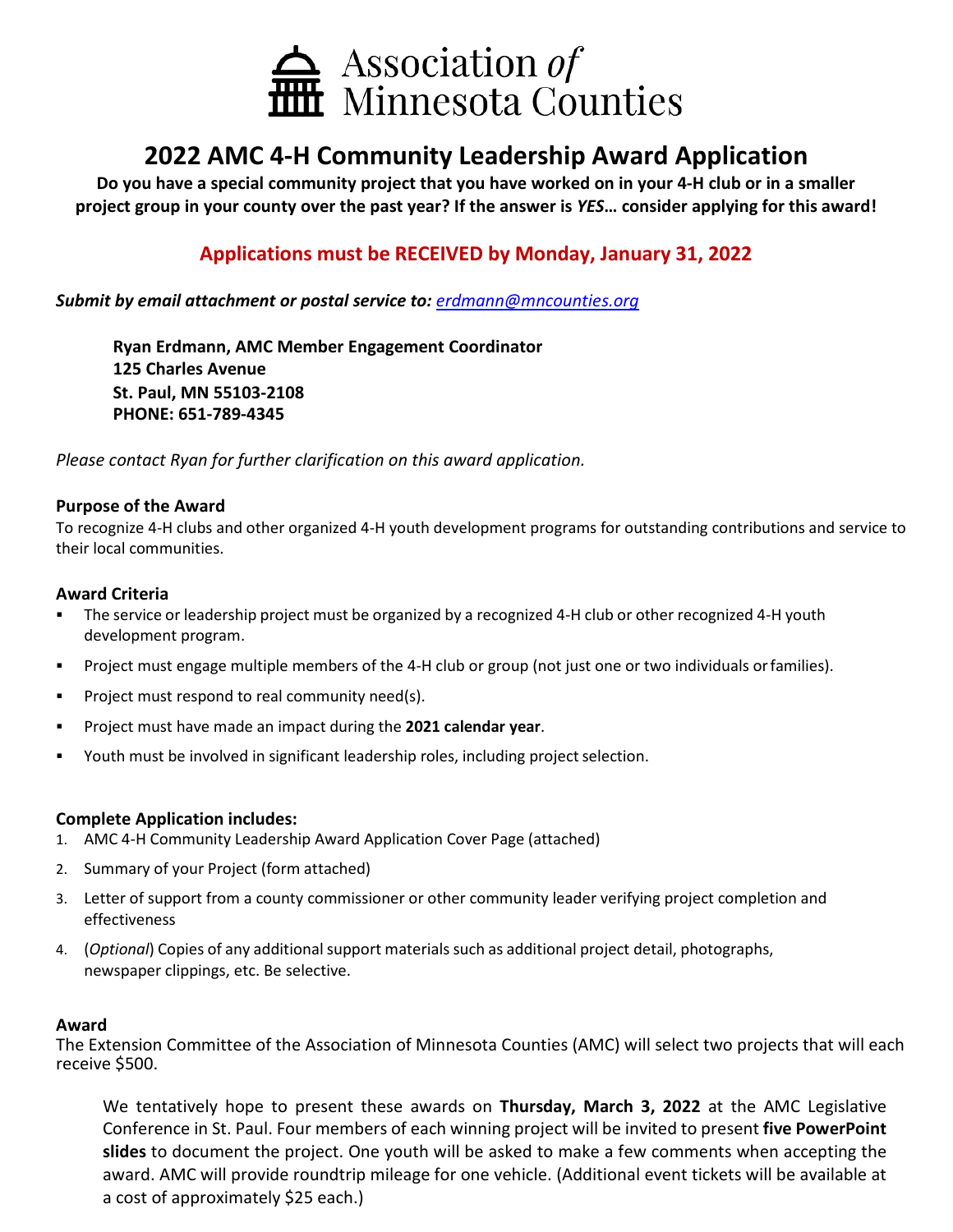## **2022 AMC 4-H Community Leadership Award Application**

| <b>Contact Person's Name:</b>    |                                                                                                                                                                               |
|----------------------------------|-------------------------------------------------------------------------------------------------------------------------------------------------------------------------------|
| information below.)              | (This person will receive notification by email about award winners so please use extra care when completing the email                                                        |
| 4-H'er<br>Are you a:             | Parent or Leader in 4-H Club<br><b>Extension Staff</b>                                                                                                                        |
| If other, please explain:        |                                                                                                                                                                               |
| <b>Address:</b>                  |                                                                                                                                                                               |
| City:                            | State:<br>Zip:                                                                                                                                                                |
| Daytime Phone:                   | <b>Evening Phone:</b>                                                                                                                                                         |
| <b>E-mail Address:</b>           |                                                                                                                                                                               |
| 2021 State Representative(s):    | Please identify the name(s) of the following elected officials serving in the area(s) where your members reside as well<br>as the area(s) in which the project was conducted: |
| 2021 State Senator(s):           |                                                                                                                                                                               |
|                                  | Application must include the following two signatures (4-H Staff and Commissioner)                                                                                            |
|                                  | , verify that this project was conducted by an authorized 4-H                                                                                                                 |
|                                  | County.<br>youth development group in                                                                                                                                         |
|                                  | Regional Extension Educator - 4-H Coordinator or 4-H Program Director Signature                                                                                               |
| ۱,                               | , County Commissioner, nominate this project for the AMC 4-H                                                                                                                  |
|                                  | Community Leadership Award.                                                                                                                                                   |
|                                  | <b>County Commissioner Signature</b>                                                                                                                                          |
| A complete application includes: |                                                                                                                                                                               |

- 1. AMC 4-H Community Leadership Award Application.
- 2. Summary of your project (on the next page).
- 3. Letter of support from a county commissioner or other community leader verifying project completion and effectiveness.
- 4. (Optional) Copies of any additional support materials you wish to provide, such as a more detailed description of the project, photographs, newspaper clippings, etc. Be selective.